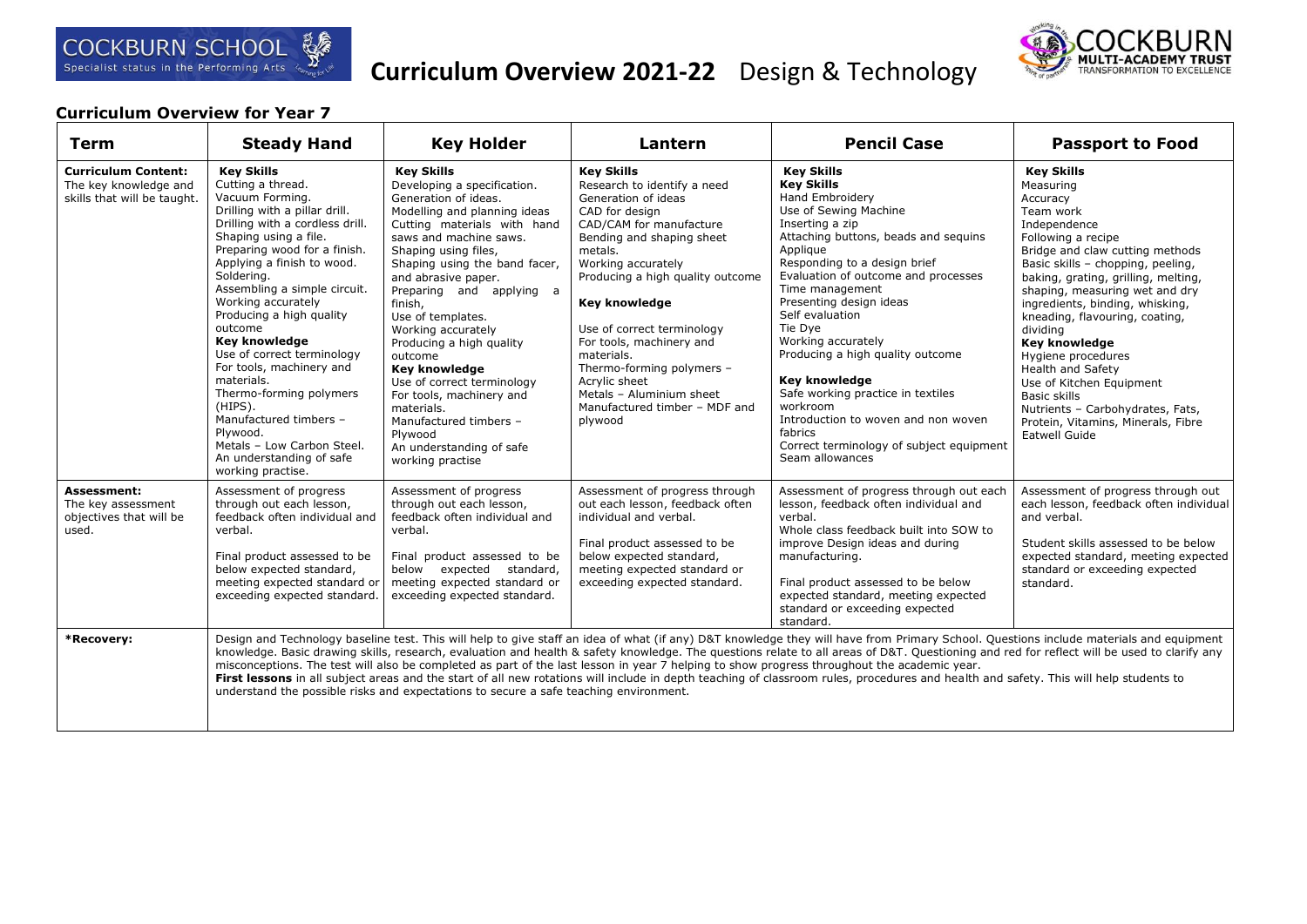# **Curriculum Overview for Year 8**

|                                                                                                 | <b>Curriculum Overview for Year 8</b>                                                                                                                                                                                                                                                                                                                                                                                                                                                                                                                               |                                                                                                                                                                                                                                                                                                                                                                                                                                                                                                           |                                                                                                                                                                                                                                                                                                                                                                                                                                                                                                                                                                                                                                                                                                                                                  |                                                                                                                                                                                                                                                                                                                                                                                                                                                                                |                                                                                                                                                                                                                                                                                                                                                                                                                                                                                                                                                                                                                                        |
|-------------------------------------------------------------------------------------------------|---------------------------------------------------------------------------------------------------------------------------------------------------------------------------------------------------------------------------------------------------------------------------------------------------------------------------------------------------------------------------------------------------------------------------------------------------------------------------------------------------------------------------------------------------------------------|-----------------------------------------------------------------------------------------------------------------------------------------------------------------------------------------------------------------------------------------------------------------------------------------------------------------------------------------------------------------------------------------------------------------------------------------------------------------------------------------------------------|--------------------------------------------------------------------------------------------------------------------------------------------------------------------------------------------------------------------------------------------------------------------------------------------------------------------------------------------------------------------------------------------------------------------------------------------------------------------------------------------------------------------------------------------------------------------------------------------------------------------------------------------------------------------------------------------------------------------------------------------------|--------------------------------------------------------------------------------------------------------------------------------------------------------------------------------------------------------------------------------------------------------------------------------------------------------------------------------------------------------------------------------------------------------------------------------------------------------------------------------|----------------------------------------------------------------------------------------------------------------------------------------------------------------------------------------------------------------------------------------------------------------------------------------------------------------------------------------------------------------------------------------------------------------------------------------------------------------------------------------------------------------------------------------------------------------------------------------------------------------------------------------|
| Term                                                                                            | <b>Clock</b>                                                                                                                                                                                                                                                                                                                                                                                                                                                                                                                                                        | <b>Amplifier</b>                                                                                                                                                                                                                                                                                                                                                                                                                                                                                          | <b>Engineering Challenge</b>                                                                                                                                                                                                                                                                                                                                                                                                                                                                                                                                                                                                                                                                                                                     | <b>Bag</b>                                                                                                                                                                                                                                                                                                                                                                                                                                                                     | Food                                                                                                                                                                                                                                                                                                                                                                                                                                                                                                                                                                                                                                   |
| <b>Curriculum</b><br><b>Content: The</b><br>key knowledge<br>and skills that<br>will be taught. | <b>Key Skills</b><br>Marking out<br>Using hand tools to cut a joint<br>Fitting a joint<br>Using wood adhesive<br>Drilling with a pillar drill.<br>Drilling with a cordless drill.<br>Preparing wood for a finish.<br>Applying a finish to wood.<br>Testing and checking for<br>accuracy.<br>Working accurately<br>Producing a high quality<br>outcome<br>Key knowledge<br>Use of correct terminology<br>For tools, machinery and<br>materials.<br>Natural Timbers - Softwood<br>Manufactured timbers -<br>Plywood.<br>An understanding of safe<br>working practise. | <b>Key Skills</b><br>Generation of ideas<br>CAD for design<br>CAD/CAM for manufacture<br>Soldering PCB and electronic<br>components to form a<br>functioning circuit.<br>Assembling a product<br>Working accurately<br>Producing a high quality<br>outcome<br><b>Key knowledge</b><br>Use of correct terminology<br>For tools, machinery, materials<br>and components, including<br>electronic components.<br>Thermo-forming polymers -<br>Acrylic sheet<br>An understanding of safe<br>working practise. | <b>Key Skills</b><br>Identify and solve a design problem.<br>Be able to organise tasks, cooperate with<br>others and manage time effectively as a<br>member of a team.<br>Be able to use materials effectively.<br>Be able to adapt materials to improve the<br>performance of structural elements.<br>Be able to use mechanical systems to<br>enable changes in movement and force.<br>Key knowledge<br>Use of correct terminology<br>For tools, machinery,<br>Understand that changing the shape of a<br>material can change the effectiveness of a<br>structure<br>Understand that the correct use of shaped<br>material can improve the function of a<br>structure.<br>An understanding that materials are limited<br>for any given problem. | <b>Key Skills</b><br>Hand Embroidery<br>Use of Sewing Machine<br>Working from a pattern<br>Attaching buttons, beads and<br>sequins<br>Patch pockets<br>Responding to a design brief<br>Evaluation against a<br>specification<br>Time management<br>Presenting design ideas<br>Self evaluation<br>Tie Dve<br>Threading Sewing machine<br><b>Block Printing</b><br>Key knowledge<br>Cultural patterns<br>Fabric manipulation<br>Sustainability concerns<br>Safe working practice | <b>Key Skills</b><br>Measuring<br>Accuracy<br>Team work<br>Independence<br>Following a recipe<br>Bridge and claw cutting methods<br>Recipe modifications<br>Basic skills - chopping, peeling, frying, sealing,<br>flavouring, boiling, simmering,<br>seasoning,<br>whisking, thickening, rolling, layering, dividing,<br>grating, measuring wet and dry ingredients<br>Key knowledge<br>Hygiene procedures<br>Health and Safety<br>Use of Kitchen Equipment<br>Basic skills<br>Dietary needs - Halal, Vegetarian, Vegan<br>Cultures - different meals from around the world<br>including traditional ingredients and processes<br>used |
| <b>Assessment:</b><br>The key<br>assessment<br>objectives that<br>will be used.                 | Assessment of progress<br>through out each lesson,<br>feedback often individual and<br>verbal.<br>Final product assessed to be<br>below expected standard,<br>meeting expected standard or<br>exceeding expected standard.                                                                                                                                                                                                                                                                                                                                          | Assessment of progress<br>through out each lesson,<br>feedback often individual and<br>verbal.<br>Final product assessed to be<br>below expected standard,<br>meeting expected standard or<br>exceeding expected standard.                                                                                                                                                                                                                                                                                | Students self-assess and amend design<br>throughout the challenges.<br>Assessment of progress through out each<br>lesson, feedback often individual and verbal.<br>Student skills assessed to be below<br>expected standard, meeting expected<br>standard or exceeding expected standard                                                                                                                                                                                                                                                                                                                                                                                                                                                         | Assessment of progress<br>through out each lesson,<br>feedback often individual and<br>verbal.<br>Whole class feedback built into<br>SOW to improve Design ideas<br>and during manufacturing.<br>Final product assessed to be<br>below expected standard,<br>meeting expected standard or<br>exceeding expected standard.                                                                                                                                                      | Assessment of progress through out each lesson,<br>feedback often individual and verbal.<br>Student skills assessed to be below expected<br>standard, meeting expected standard or exceeding<br>expected standard.                                                                                                                                                                                                                                                                                                                                                                                                                     |
| *Recovery:                                                                                      |                                                                                                                                                                                                                                                                                                                                                                                                                                                                                                                                                                     |                                                                                                                                                                                                                                                                                                                                                                                                                                                                                                           | to understand the possible risks and expectations to secure a safe teaching environment.<br>Students will also complete a knowledge organiser that covers all areas taught in Year 7. Questions include equipment, materials, processes and health and safety                                                                                                                                                                                                                                                                                                                                                                                                                                                                                    |                                                                                                                                                                                                                                                                                                                                                                                                                                                                                | First lessons in all subject areas and the start of all new rotations will include in depth teaching of classroom rules, procedures and health and safety. This will help students<br>knowledge. Some students will have missed out on the last rotation in D&T meaning they will have missed out on one or more material area. Questioning and red for reflect                                                                                                                                                                                                                                                                        |

will be used to clarify any misconceptions and help to upskills those students who missed out.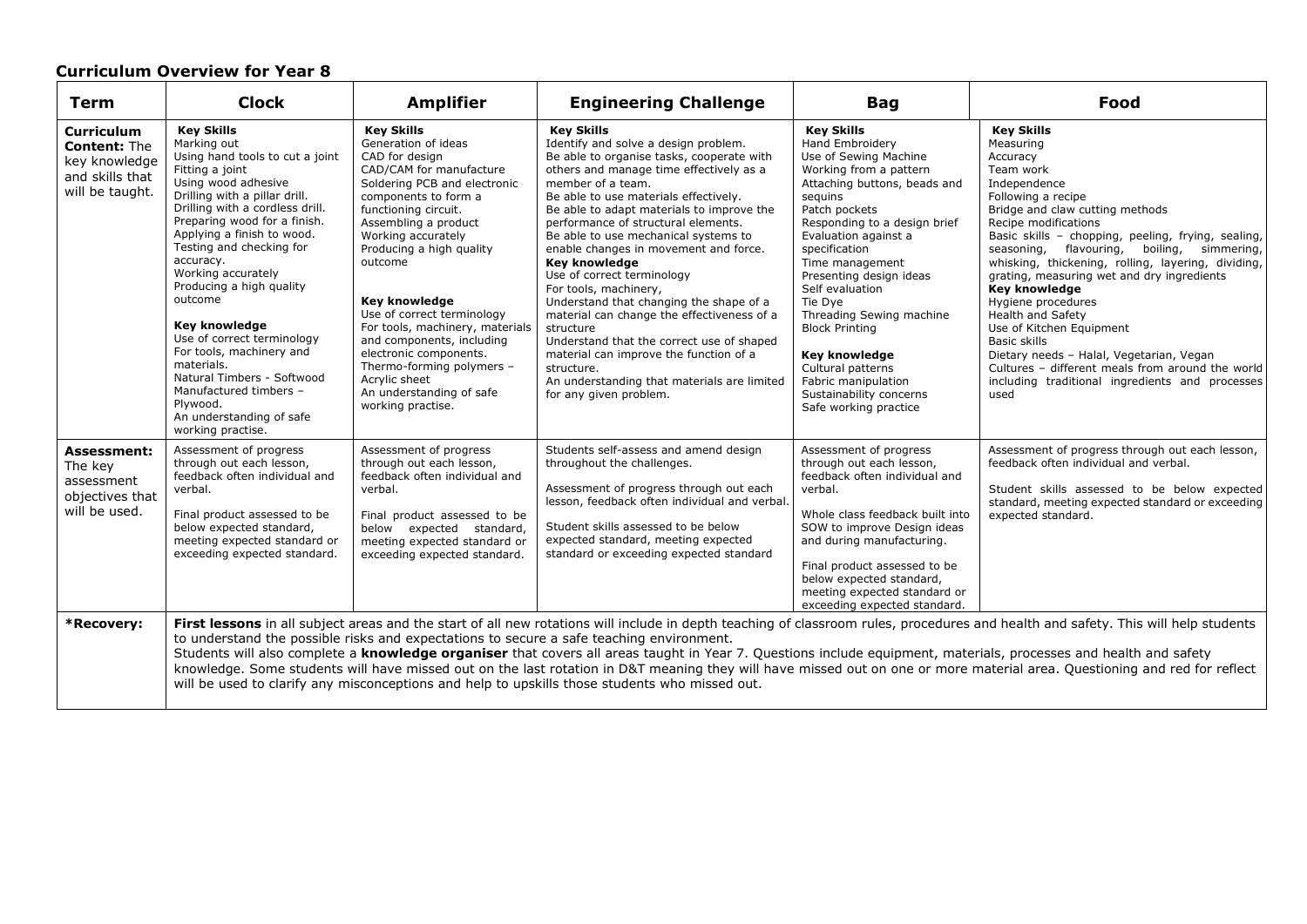## **Curriculum Overview for Year 9 GCSE D&T Textiles**

| Term                                                                                            | Autumn 1                                                                                                                                                                                                                                                                                                                                                                                                                                                        | <b>Autumn 2</b>                                                                                                                                                                                                                                                                                                                                      | <b>Spring 1</b>                                                                                                                                             | <b>Spring 2</b>                                                                                                                                                                           | <b>Summer 1</b>                                                                                                                                                                                                                         | <b>Summer 2</b>                                                                                                                                                                    |
|-------------------------------------------------------------------------------------------------|-----------------------------------------------------------------------------------------------------------------------------------------------------------------------------------------------------------------------------------------------------------------------------------------------------------------------------------------------------------------------------------------------------------------------------------------------------------------|------------------------------------------------------------------------------------------------------------------------------------------------------------------------------------------------------------------------------------------------------------------------------------------------------------------------------------------------------|-------------------------------------------------------------------------------------------------------------------------------------------------------------|-------------------------------------------------------------------------------------------------------------------------------------------------------------------------------------------|-----------------------------------------------------------------------------------------------------------------------------------------------------------------------------------------------------------------------------------------|------------------------------------------------------------------------------------------------------------------------------------------------------------------------------------|
| <b>Curriculum</b><br><b>Content: The</b><br>key knowledge<br>and skills that<br>will be taught. | <b>Skills</b><br>Setting up sewing machine<br><b>Basic Seam</b><br>French Seam<br>Flat Felled Seam<br>Applique<br>Reverse Applique<br>Changing stitch settings<br>Hand Embroidery<br>Free Machine Embroidery<br>How to change presser foot on<br>sewing machine<br>Accuracy<br>Manufacture<br>Independence<br>Time management<br>Cutting pattern pieces<br>Knowledge<br>Textiles/ Fashion terminology<br>Knowledge of materials and<br>their working properties | <b>Skills</b><br>Working with Stretch fabric<br>Working with overlocker<br>Ladder stitch Darts<br>Gathering<br>Shirring<br>Pleats<br>Pintuck<br>How to manufacture a patch<br>pocket<br>Seam allowance<br>Top stitching<br><b>Button holes</b><br>Eyelets<br>Knowledge<br>Unit 6 - Textile PG ONLINE<br>Sources,<br>origins<br>and<br>sustainability | <b>Skills</b><br>Manufacture<br>Pinning fabric<br>Independence<br>Basic seams<br>Knowledge<br>Unit 6 - Textile PG ONLINE<br>Physical and working properties | <b>Skills</b><br>Basic seams<br>embellishments<br>Creating an elasticated<br>waistband<br>Alterations<br>Manufacture<br>Knowledge<br>Unit 6 - Textile PG ONLINE<br>Selection of materials | <b>Skills</b><br>Eyelets<br>Zips<br>Press studs<br>Velcro<br>Hook and Eye<br>Basic hem<br>Bias binding hem<br>Lace hem<br>Double hem<br>Glued Hem<br>Knowledge<br>Unit 6 - Textile PG ONLINE<br>Stock forms, planning and<br>production | <b>Skills</b><br>Research<br>Recording data<br>Client profile<br>Excel<br>Knowledge<br>Unit 6 - Textile PG ONLINE<br>Surface treatments and<br>finishing<br>End of unit assessment |
| <b>Assessment:</b><br>The key<br>assessment<br>objectives that<br>will be used.                 | Assessment of skills progress<br>through out each lesson,<br>feedback often individual and<br>verbal.<br>Knowledge tested at the end of                                                                                                                                                                                                                                                                                                                         | Assessment of skills progress<br>through out each lesson,<br>feedback often individual and<br>verbal.<br>Knowledge tested at the end of                                                                                                                                                                                                              | Assessment of skills progress<br>through out each lesson,<br>feedback often individual and<br>verbal.<br>Knowledge tested at the end of                     | Assessment of skills progress<br>through out each lesson,<br>feedback often individual and<br>verbal.<br>Knowledge tested at the end                                                      | Assessment of skills progress<br>through out each lesson,<br>feedback often individual and<br>verbal.<br>Knowledge tested at the end of                                                                                                 | Assessment of skills<br>progress through out each<br>lesson, feedback often<br>individual and verbal.<br>Knowledge tested at the                                                   |
|                                                                                                 | each topic area                                                                                                                                                                                                                                                                                                                                                                                                                                                 | each topic area                                                                                                                                                                                                                                                                                                                                      | each topic area                                                                                                                                             | of each topic area                                                                                                                                                                        | each topic area                                                                                                                                                                                                                         | end of each topic area                                                                                                                                                             |
| *Recovery:                                                                                      | $N/A$ – No year 9 class this year                                                                                                                                                                                                                                                                                                                                                                                                                               |                                                                                                                                                                                                                                                                                                                                                      |                                                                                                                                                             |                                                                                                                                                                                           |                                                                                                                                                                                                                                         |                                                                                                                                                                                    |
|                                                                                                 |                                                                                                                                                                                                                                                                                                                                                                                                                                                                 |                                                                                                                                                                                                                                                                                                                                                      |                                                                                                                                                             |                                                                                                                                                                                           |                                                                                                                                                                                                                                         |                                                                                                                                                                                    |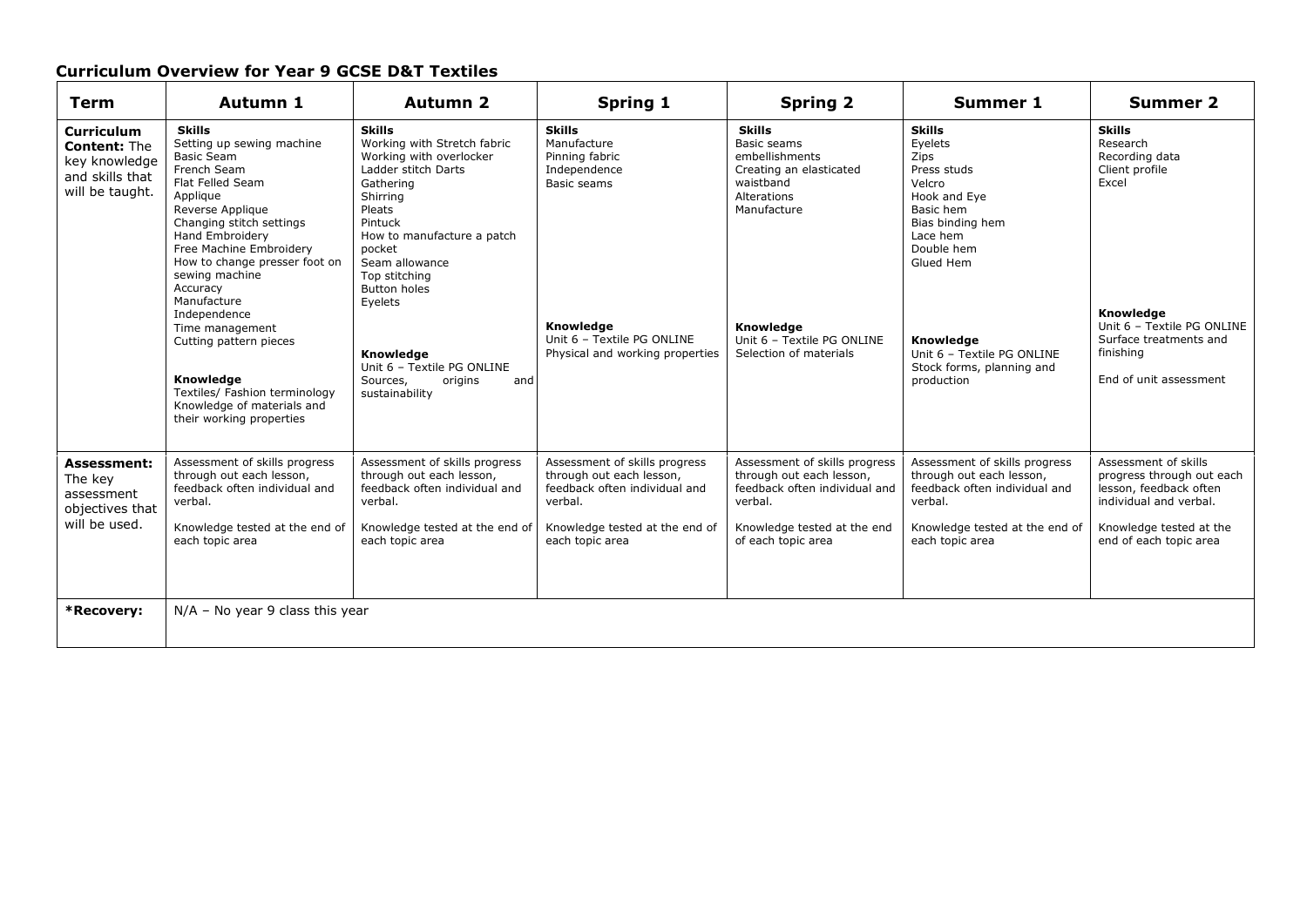#### **Curriculum Overview for Year 9 GCSE D&T Timbers**

| <b>Term</b>                                                                              | Autumn 1                                                                                                                                                   | <b>Autumn 2</b>                                                                                                                                            | Spring 1                                                                                                                                                                                                                                                                                                                                                                                                                                                                                                                                                                                                                                                                                                    | <b>Spring 2</b>                                                                                                                                            | Summer 1                                                                                                                                                   | Summer 2                                                                                                                                                   |
|------------------------------------------------------------------------------------------|------------------------------------------------------------------------------------------------------------------------------------------------------------|------------------------------------------------------------------------------------------------------------------------------------------------------------|-------------------------------------------------------------------------------------------------------------------------------------------------------------------------------------------------------------------------------------------------------------------------------------------------------------------------------------------------------------------------------------------------------------------------------------------------------------------------------------------------------------------------------------------------------------------------------------------------------------------------------------------------------------------------------------------------------------|------------------------------------------------------------------------------------------------------------------------------------------------------------|------------------------------------------------------------------------------------------------------------------------------------------------------------|------------------------------------------------------------------------------------------------------------------------------------------------------------|
| Curriculum<br><b>Content: The</b><br>key knowledge<br>and skills that<br>will be taught. | <b>Skills</b><br>Measuring and marking out<br>accurately<br>Removing material to a<br>measurement<br>Marking out and hand tool skills                      | Skills - money box<br>Marking out accurately<br>following an orthographic<br>drawing<br>Cutting a tenon accurately                                         | <b>Skills</b><br>Checking for accuracy<br>Checking for correct fitting.<br>Adjusting for fit.                                                                                                                                                                                                                                                                                                                                                                                                                                                                                                                                                                                                               | <b>Skills</b><br>Using the laser cutter to etch<br>an image<br>2D design (CAD).<br>Vectorising an existing<br>image.                                       | <b>Skills</b><br>Grades of sand paper.<br>Holding work for sanding                                                                                         | <b>Skills</b><br>Using sanding blocks<br>Marking out and using 'knock<br>down fixings' to join<br>materials                                                |
|                                                                                          | <b>Knowledge</b><br>PG Online timbers U6 -<br><b>Timbers Sources origins and</b><br>properties<br>Processes and finishing                                  | Knowledge<br>PG Online timbers U6 -<br><b>Timbers Selection and</b><br>reinforcement of material<br>Processes and finishing                                | Knowledge<br><b>PG Online timbers U6 -</b><br><b>Timbers material stock form</b><br>and production<br>Processes and finishing                                                                                                                                                                                                                                                                                                                                                                                                                                                                                                                                                                               | Knowledge<br>PG Online Unit 1 - new<br>and emerging<br>technologies<br>Processes and finishing<br>End of unit assessment                                   | Knowledge<br>PG Online Unit 1 - new<br>and emerging<br>technologies                                                                                        | <b>Knowledge</b><br>PG Online Unit 2 -<br><b>Informing design</b><br>decisions                                                                             |
| Assessment:<br>The kev<br>assessment<br>objectives that<br>will be used.                 | Assessment of skills progress<br>through out each lesson,<br>feedback often individual and<br>verbal.<br>Knowledge tested at the end of<br>each topic area | Assessment of skills progress<br>through out each lesson,<br>feedback often individual and<br>verbal.<br>Knowledge tested at the end of<br>each topic area | Assessment of skills progress<br>through out each lesson,<br>feedback often individual and<br>verbal.<br>Knowledge tested at the end of<br>each topic area                                                                                                                                                                                                                                                                                                                                                                                                                                                                                                                                                  | Assessment of skills progress<br>through out each lesson,<br>feedback often individual and<br>verbal.<br>Knowledge tested at the end<br>of each topic area | Assessment of skills progress<br>through out each lesson,<br>feedback often individual and<br>verbal.<br>Knowledge tested at the end<br>of each topic area | Assessment of skills progress<br>through out each lesson,<br>feedback often individual and<br>verbal.<br>Knowledge tested at the end<br>of each topic area |
| *Recovery:                                                                               |                                                                                                                                                            |                                                                                                                                                            | In depth teaching of classroom rules, procedures and health and safety. This will help students to understand the possible risks and expectations to secure a safe teaching environment.<br>Task to recall specific information taught during year 7/8 relating specifically to Timbers. Questions include materials, equipment and health & safety knowledge. Some students will have missed<br>out on the last rotation in D&T meaning they will have missed out on Timbers as a material area. Questioning and red for reflect will be used to clarify any misconceptions and help to upskills<br>students who missed out. Practical tasks re-capping main skills such as marking out, cutting, joining. |                                                                                                                                                            |                                                                                                                                                            |                                                                                                                                                            |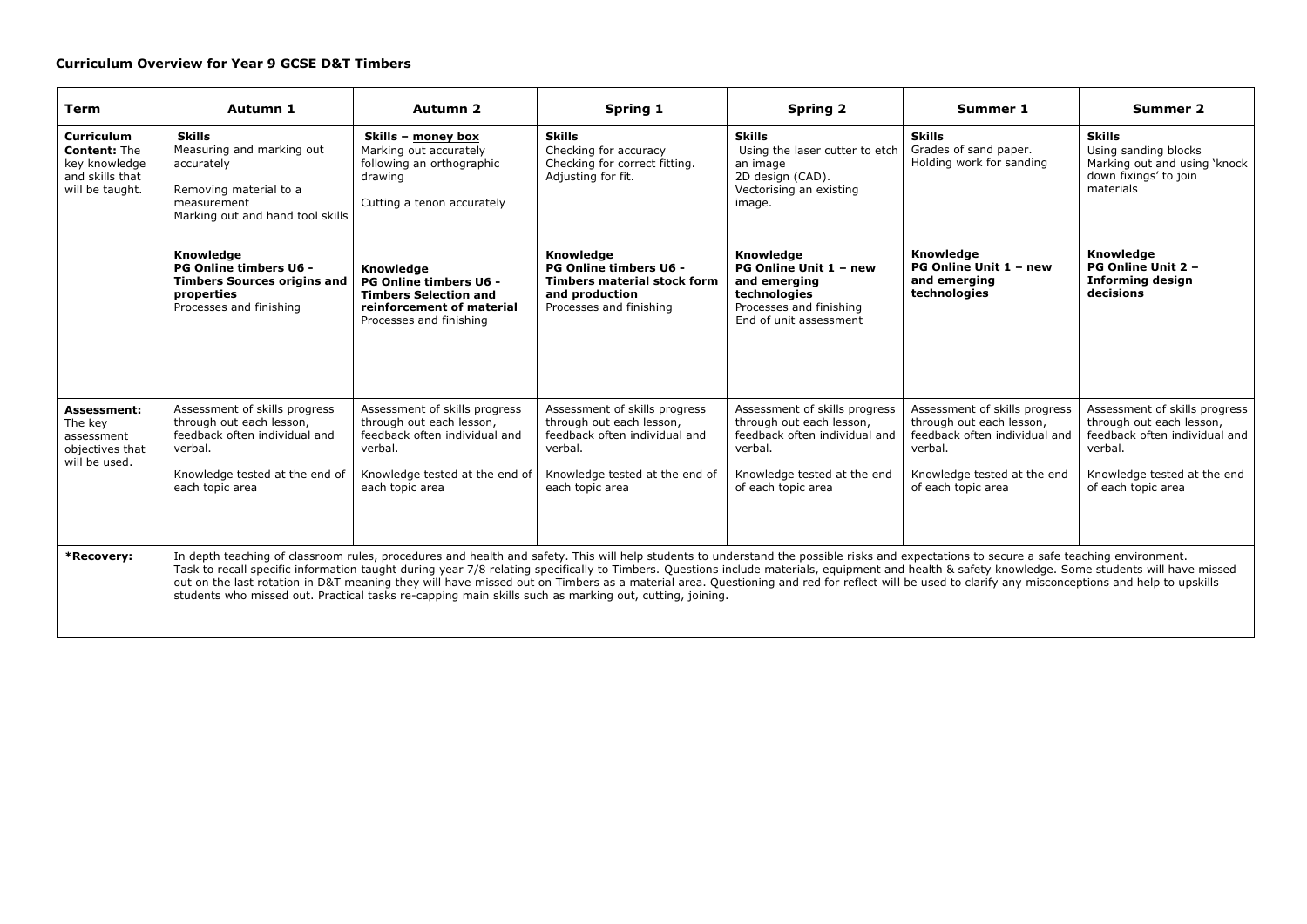#### **Curriculum Overview for Year 9 Level 1&2 Hospitality and Catering**

| Term                                                                                            | Autumn 1                                                                                                                                                                                                                                                                                                                                                                                                                                                                                                                                                                                               | <b>Autumn 2</b>                                                                                                                                                                                                                                                                                                                                                                                                                                                                                                                                          | Spring 1                                                                                                                                                                                                                                                                                                                                                                                                                                                                                                                                                                                                                                                                                                                | <b>Spring 2</b>                                                                                                                                                                                                                                                                                                                                                                                                                                                                                                                | Summer 1                                                                                                                                                                                                                                                                                                                                                                                                                                                                                   | <b>Summer 2</b>                                                                                                                                                                                                                                                                                                                                                                                                                                                                      |
|-------------------------------------------------------------------------------------------------|--------------------------------------------------------------------------------------------------------------------------------------------------------------------------------------------------------------------------------------------------------------------------------------------------------------------------------------------------------------------------------------------------------------------------------------------------------------------------------------------------------------------------------------------------------------------------------------------------------|----------------------------------------------------------------------------------------------------------------------------------------------------------------------------------------------------------------------------------------------------------------------------------------------------------------------------------------------------------------------------------------------------------------------------------------------------------------------------------------------------------------------------------------------------------|-------------------------------------------------------------------------------------------------------------------------------------------------------------------------------------------------------------------------------------------------------------------------------------------------------------------------------------------------------------------------------------------------------------------------------------------------------------------------------------------------------------------------------------------------------------------------------------------------------------------------------------------------------------------------------------------------------------------------|--------------------------------------------------------------------------------------------------------------------------------------------------------------------------------------------------------------------------------------------------------------------------------------------------------------------------------------------------------------------------------------------------------------------------------------------------------------------------------------------------------------------------------|--------------------------------------------------------------------------------------------------------------------------------------------------------------------------------------------------------------------------------------------------------------------------------------------------------------------------------------------------------------------------------------------------------------------------------------------------------------------------------------------|--------------------------------------------------------------------------------------------------------------------------------------------------------------------------------------------------------------------------------------------------------------------------------------------------------------------------------------------------------------------------------------------------------------------------------------------------------------------------------------|
| <b>Curriculum</b><br><b>Content: The</b><br>key knowledge<br>and skills that<br>will be taught. | <b>Skills</b><br>General practical skills<br>1.<br>Knife skills<br>2.<br>3.<br>Preparing fruit and<br>vegetables<br>Use of the cooker<br>4.<br>5.<br>Use of equipment<br>6.<br>Cooking methods<br>7.<br>Prepare, combine and<br>shape<br>8.<br>Sauce making<br>9.<br>Tenderise and marinate<br>10.<br>Doughs<br>11. Raising agents<br>Setting mixtures<br>Knowledge<br><b>Food Safety</b><br>Personal hygiene<br>Kitchen hygiene<br>Cross contamination<br>Kitchen work flow<br>High risk food<br>Bacteria growth<br>Food spoilage<br>Food poisoning<br>Temperatures<br>4 C's<br>Health and Safety Law | <b>Skills</b><br>General practical skills<br>1.<br>2.<br>Knife skills<br>3.<br>Preparing<br>fruit<br>and<br>vegetables<br>Use of the cooker<br>4.<br>5.<br>Use of equipment<br>6.<br>Cooking methods<br>7.<br>and $7.$<br>Prepare,<br>combine<br>shape<br>8.<br>Sauce making<br>9.<br>Tenderise and marinate<br>10.<br>Doughs<br>11.<br>Raising agents<br>Setting mixtures<br>12.<br>Knowledge<br>Micro and Macro nutrients<br><b>7 Nutrients</b><br>Definitions<br>Sources<br>Functions<br>Deficiency<br>$\bullet$<br>Excess<br>$\bullet$<br><b>DRV</b> | <b>Skills</b><br>General practical skills<br>1.<br>2.<br>Knife skills<br>3.<br>Preparing fruit and<br>vegetables<br>Use of the cooker<br>4.<br>5.<br>Use of equipment<br>6.<br>Cooking methods<br>Prepare, combine and<br>shape<br>8.<br>Sauce making<br>9.<br>Tenderise and marinate<br>10. Doughs<br>11.<br>Raising agents<br>12. Setting mixtures<br>Knowledge<br><b>Special Diets</b><br>Lifestyle diets-<br>$\bullet$<br>vegetarian, vegan,<br>pescatarian<br>Medical diets -<br>Coeliac, Lactose,<br>Diabetes, Allergies<br>Religious - Halal,<br>Kosher, Hinduism,<br>Buddhism,<br>Christianity<br>Weight Management<br>- weight loss, weight<br>gain                                                            | <b>Skills</b><br>General practical skills<br>1.<br>2.<br>Knife skills<br>3.<br>Preparing fruit and<br>vegetables<br>Use of the cooker<br>4.<br>5.<br>Use of equipment<br>6.<br>Cooking methods<br>7.<br>Prepare, combine and<br>shape<br>8.<br>Sauce making<br>Tenderise and marinate<br>9.<br>10.<br>Doughs<br>Raising agents<br>11.<br>12. Setting mixtures<br>Knowledge<br><b>Job Roles</b><br>Chefs<br>$\bullet$<br><b>Restaurant Workers</b><br>Linked to food<br>$\bullet$<br>industry<br>Health and safety<br>$\bullet$ | <b>Skills</b><br>General practical skills<br>1.<br>2.<br>Knife skills<br>3.<br>Preparing fruit and<br>vegetables<br>4.<br>Use of the cooker<br>5.<br>Use of equipment<br>6.<br>Cooking methods<br>7.<br>Prepare, combine and<br>shape<br>8.<br>Sauce making<br>9.<br>Tenderise and marinate<br>10. Doughs<br>11.<br>Raising agents<br>12. Setting mixtures<br><b>Knowledge</b><br>International cuisine -<br>Traditional ingredients, eating<br>patterns, cooking methods and<br>equipment | <b>Skills</b><br>General practical skills<br>1.<br>2.<br>Knife skills<br>3.<br>Preparing fruit and<br>vegetables<br>Use of the cooker<br>4.<br>5.<br>Use of equipment<br>6.<br>Cooking methods<br>7.<br>Prepare, combine and<br>shape<br>8.<br>Sauce making<br>9.<br>Tenderise<br>and<br>marinate<br>Doughs<br>10.<br>Raising agents<br>11.<br>Setting mixtures<br>12.<br>Knowledge<br>3 course meal -<br>Recipe appropriateness<br>Adapting and modifying<br>recipes<br>Menu design |
| <b>Assessment:</b><br>The key<br>assessment<br>objectives that<br>will be used.                 | Assessment of skills progress<br>through out each lesson,<br>feedback often individual and<br>verbal.<br>Knowledge tested at the end of<br>each topic area                                                                                                                                                                                                                                                                                                                                                                                                                                             | Assessment of skills progress<br>through out each lesson,<br>feedback often individual and<br>verbal.<br>Knowledge tested at the end of<br>each topic area                                                                                                                                                                                                                                                                                                                                                                                               | Assessment of skills progress<br>through out each lesson,<br>feedback often individual and<br>verbal.<br>Knowledge tested at the end of<br>each topic area                                                                                                                                                                                                                                                                                                                                                                                                                                                                                                                                                              | Assessment of skills progress<br>through out each lesson,<br>feedback often individual and<br>verbal.<br>Knowledge tested at the end<br>of each topic area                                                                                                                                                                                                                                                                                                                                                                     | Assessment of skills progress<br>through out each lesson,<br>feedback often individual and<br>verbal.<br>Knowledge tested at the end of<br>each topic area                                                                                                                                                                                                                                                                                                                                 | Assessment of skills<br>progress through out each<br>lesson, feedback often<br>individual and verbal.<br>Knowledge tested at the<br>end of each topic area                                                                                                                                                                                                                                                                                                                           |
| *Recovery:                                                                                      | needed for extra cleaning and hygiene.                                                                                                                                                                                                                                                                                                                                                                                                                                                                                                                                                                 | clarify any misconceptions and help to upskills students who missed out.                                                                                                                                                                                                                                                                                                                                                                                                                                                                                 | In depth teaching of classroom rules, procedures and health and safety. This will help students to understand the possible risks and expectations to secure a safe teaching<br>environment. Practical's will start with the basic, easy and quick recipes to help build up students' practical skills quickly but also safely due to covid and the time restraints<br>Test to recall specific information taught during year 7/8 relating specifically to Food. Questions include ingredients, equipment and health & safety knowledge. Some<br>students will have missed out on the last rotation in D&T meaning they will have missed out on Food as a material area. Questioning and red for reflect will be used to |                                                                                                                                                                                                                                                                                                                                                                                                                                                                                                                                |                                                                                                                                                                                                                                                                                                                                                                                                                                                                                            |                                                                                                                                                                                                                                                                                                                                                                                                                                                                                      |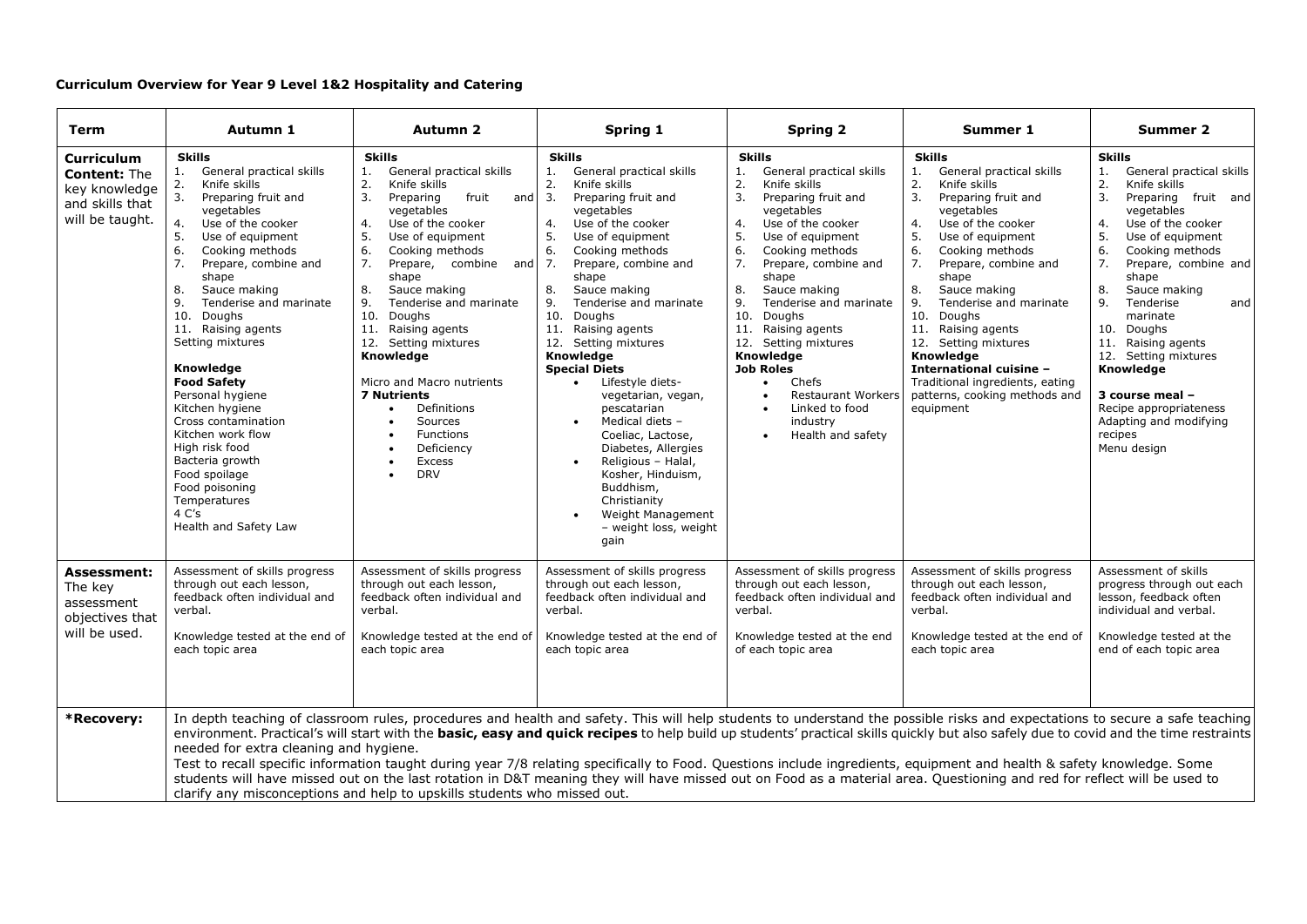#### **Curriculum Overview for Year 10 GCSE D&T Textiles**

| <b>Term</b>                                                                                     | Autumn 1                                                                                                                                                                                                                                                                                                                                                                                                                                                                                                                                                                                                 | <b>Autumn 2</b>                                                                                                                                                                                                                   | Spring 1                                                                                                                                                                      | <b>Spring 2</b>                                                                                                                                                                             | Summer 1                                                                                                                                                                    | Summer 2                                                                                                                                                                                                                                 |
|-------------------------------------------------------------------------------------------------|----------------------------------------------------------------------------------------------------------------------------------------------------------------------------------------------------------------------------------------------------------------------------------------------------------------------------------------------------------------------------------------------------------------------------------------------------------------------------------------------------------------------------------------------------------------------------------------------------------|-----------------------------------------------------------------------------------------------------------------------------------------------------------------------------------------------------------------------------------|-------------------------------------------------------------------------------------------------------------------------------------------------------------------------------|---------------------------------------------------------------------------------------------------------------------------------------------------------------------------------------------|-----------------------------------------------------------------------------------------------------------------------------------------------------------------------------|------------------------------------------------------------------------------------------------------------------------------------------------------------------------------------------------------------------------------------------|
| <b>Curriculum</b><br><b>Content: The</b><br>key knowledge<br>and skills that<br>will be taught. | <b>Skills</b><br>Knowledge<br>Recap on UNIT 6 PG Online<br>textiles                                                                                                                                                                                                                                                                                                                                                                                                                                                                                                                                      | <b>Skills</b><br>Knowledge<br>UNIT 1 PG Online<br>New<br>and<br>emerging<br>technologies<br>industry and<br>enterprise<br>Sustainability<br>and<br>environment<br>People and culture<br>Production techniques<br>End of unit test | <b>Skills</b><br>Knowledge<br>UNIT 2 PG Online Informing<br>design decisions<br>Critical evaluations<br>Contemporary scenarios<br>Ethics and environmental<br>Unit assessment | <b>Skills</b><br><b>Knowledge</b><br>Unit 3 PG Online<br>Energy materials devices and<br>systems<br>Energy generation<br>Power systems<br>Modern and smart materials<br>Composite materials | <b>Skills</b><br>Knowledge<br>Unit 3 PG Online cont.<br><b>Technical textiles</b><br>Mechanical devices<br>Electronic systems<br>Programable components<br>Unit aassessment | <b>Skills</b><br>Knowledge<br>Unit 4 PG Online Material<br>types properties and<br>structures<br>Ferrous and non ferrous<br>Papers and boards<br>Polymers<br><b>Textiles</b><br>Natural and manufactured<br>materials<br>Unit assessment |
| <b>Assessment:</b><br>The key<br>assessment<br>objectives that<br>will be used.                 | Assessment of skills progress<br>through out each lesson,<br>feedback often individual and<br>verbal.<br>Knowledge tested at the end of<br>each topic area                                                                                                                                                                                                                                                                                                                                                                                                                                               | Assessment of skills progress<br>through out each lesson,<br>feedback often individual and<br>verbal.<br>Knowledge tested at the end of<br>each topic area                                                                        | Assessment of skills progress<br>through out each lesson,<br>feedback often individual and<br>verbal.<br>Knowledge tested at the end of<br>each topic area                    | Assessment of skills progress<br>through out each lesson,<br>feedback often individual and<br>verbal.<br>Knowledge tested at the end<br>of each topic area                                  | Assessment of skills progress<br>through out each lesson,<br>feedback often individual and<br>verbal.<br>Knowledge tested at the end of<br>each topic area                  | Assessment of skills<br>progress through out each<br>lesson, feedback often<br>individual and verbal.<br>Knowledge tested at the<br>end of each topic area                                                                               |
| *Recovery:                                                                                      | In depth teaching of classroom rules, procedures and health and safety. This will help students to understand the possible risks and expectations to secure a safe teaching<br>environment.<br>Tasks to recall specific information taught during year 9 relating specifically to D&T Textiles specification. Questions include materials, equipment and health & safety<br>knowledge. Questioning and red for reflect will be used to clarify any misconceptions and help to upskills students who missed out. Practical tasks re-capping main skills<br>such as measuring, cutting and joining fabrics |                                                                                                                                                                                                                                   |                                                                                                                                                                               |                                                                                                                                                                                             |                                                                                                                                                                             |                                                                                                                                                                                                                                          |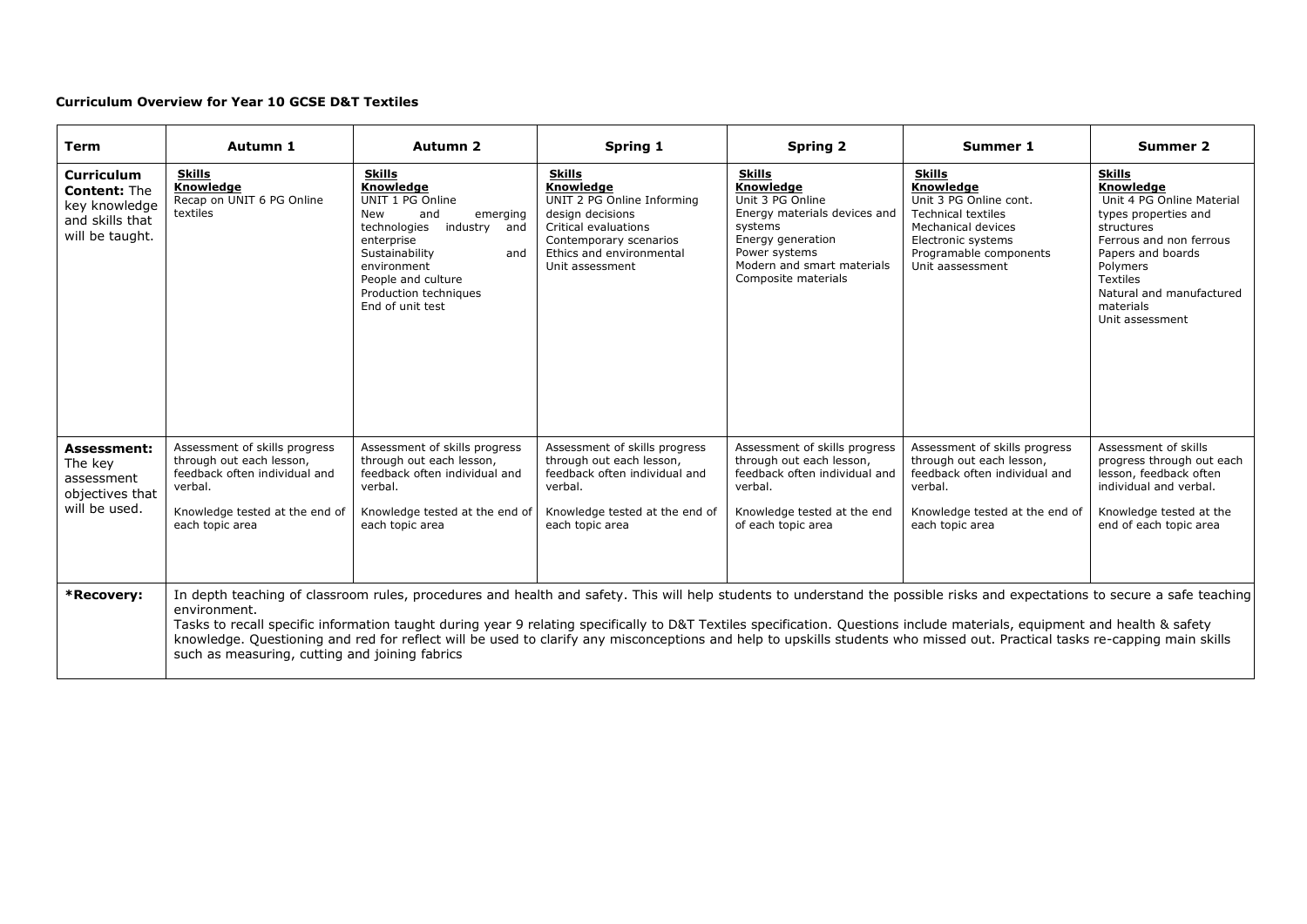#### **Curriculum Overview for Year 10 GCSE D&T Timbers**

| <b>Term</b>                                                                                     | Autumn 1                                                                                                                                                                                                                                                                                   | <b>Autumn 2</b>                                                                                                                         | Spring 1                                                                                                                                                                                                                                                                                                                                                                                                                                                                                                                                      | <b>Spring 2</b>                                                                                                                                                                  | Summer 1                                                                                                                                                                                   | <b>Summer 2</b>                                                                                                                                                                            |
|-------------------------------------------------------------------------------------------------|--------------------------------------------------------------------------------------------------------------------------------------------------------------------------------------------------------------------------------------------------------------------------------------------|-----------------------------------------------------------------------------------------------------------------------------------------|-----------------------------------------------------------------------------------------------------------------------------------------------------------------------------------------------------------------------------------------------------------------------------------------------------------------------------------------------------------------------------------------------------------------------------------------------------------------------------------------------------------------------------------------------|----------------------------------------------------------------------------------------------------------------------------------------------------------------------------------|--------------------------------------------------------------------------------------------------------------------------------------------------------------------------------------------|--------------------------------------------------------------------------------------------------------------------------------------------------------------------------------------------|
| <b>Curriculum</b><br><b>Content: The</b><br>key knowledge<br>and skills that<br>will be taught. | <b>Skills</b><br><b>Skills review tasks</b><br>Marking out<br>Using hand tools to cut a<br>variety of different joints<br>Using machinery to cut a<br>variety of different joints<br>Fitting a joint<br>Knowledae<br><b>PG Online U4 - Material</b><br>types, Properties and<br>Structure. | <b>Skills</b><br><b>Pencil Box</b><br>Knowledge<br>PG Online<br>U3-<br>Energy<br>materials,<br>devices and<br>systems.                  | <b>Skills</b><br><b>Adjustable Lamp (cont)</b><br>Research<br>Designing<br>Testing design<br>Reviewing designs<br>Planning<br>Marking out and checking<br>Cutting<br>Drilling with a pillar drill.<br>Drilling with a cordless drill.<br>Joining using mechanical<br>components.<br>Preparing wood for a finish.<br>Applying a finish to wood.<br>Testing and checking for<br>accuracy.<br>Working accurately<br>Producing a high quality<br>outcome<br>Evaluating<br>Knowledge<br>PG Online U3- Energy<br>materials, devices and<br>systems. | <b>Skills</b><br>Mini NEA Project<br>Research,<br>Designing,<br>Development,<br>Modelling,<br>Making<br>Evaluation<br>Knowledge<br>PG Online U5 - Designing<br><b>Principles</b> | <b>Skills</b><br>Mini NEA Project<br>Research,<br>Designing,<br>Development,<br>Modelling,<br>Making<br>Evaluation<br>Knowledge<br>PG Online U5 -<br><b>Designing</b><br><b>Principles</b> | <b>Skills</b><br>NEA (research) from 1st<br><b>June</b><br>Research and designing<br>sections<br><b>Students to display</b><br>Independence<br>Resilience<br>Creativity<br>Time management |
| <b>Assessment:</b><br>The key<br>assessment<br>objectives that<br>will be used.                 | Assessment of skills progress<br>through out each lesson,<br>feedback often individual and<br>verbal.<br>Knowledge tested at the end of                                                                                                                                                    | Assessment of skills progress<br>through out each lesson,<br>feedback often individual and<br>verbal.<br>Knowledge tested at the end of | Assessment of skills progress<br>through out each lesson,<br>feedback often individual and<br>verbal.<br>Knowledge tested at the end of                                                                                                                                                                                                                                                                                                                                                                                                       | Assessment of skills progress<br>through out each lesson,<br>feedback often individual and<br>verbal.<br>Knowledge tested at the end                                             | Assessment of skills progress<br>through out each lesson,<br>feedback often individual and<br>verbal.<br>Knowledge tested at the end of                                                    | Assessment of skills<br>progress through out each<br>lesson, feedback often<br>individual and verbal.<br>Knowledge tested at the                                                           |
| *Recovery:                                                                                      | each topic area                                                                                                                                                                                                                                                                            | each topic area                                                                                                                         | each topic area<br>In depth teaching of classroom rules, procedures and health and safety. This will help students to understand the possible risks and expectations to secure a safe teaching environment.<br>Tasks to recall specific information taught during year 9 relating specifically to D&T Timbers specification. Questions include materials, equipment and health & safety knowledge. Questioning and                                                                                                                            | of each topic area                                                                                                                                                               | each topic area                                                                                                                                                                            | end of each topic area                                                                                                                                                                     |
|                                                                                                 |                                                                                                                                                                                                                                                                                            |                                                                                                                                         | red for reflect will be used to clarify any misconceptions and help to upskills students who missed out. Practical tasks re-capping main skills such as marking out, cutting, joining.                                                                                                                                                                                                                                                                                                                                                        |                                                                                                                                                                                  |                                                                                                                                                                                            |                                                                                                                                                                                            |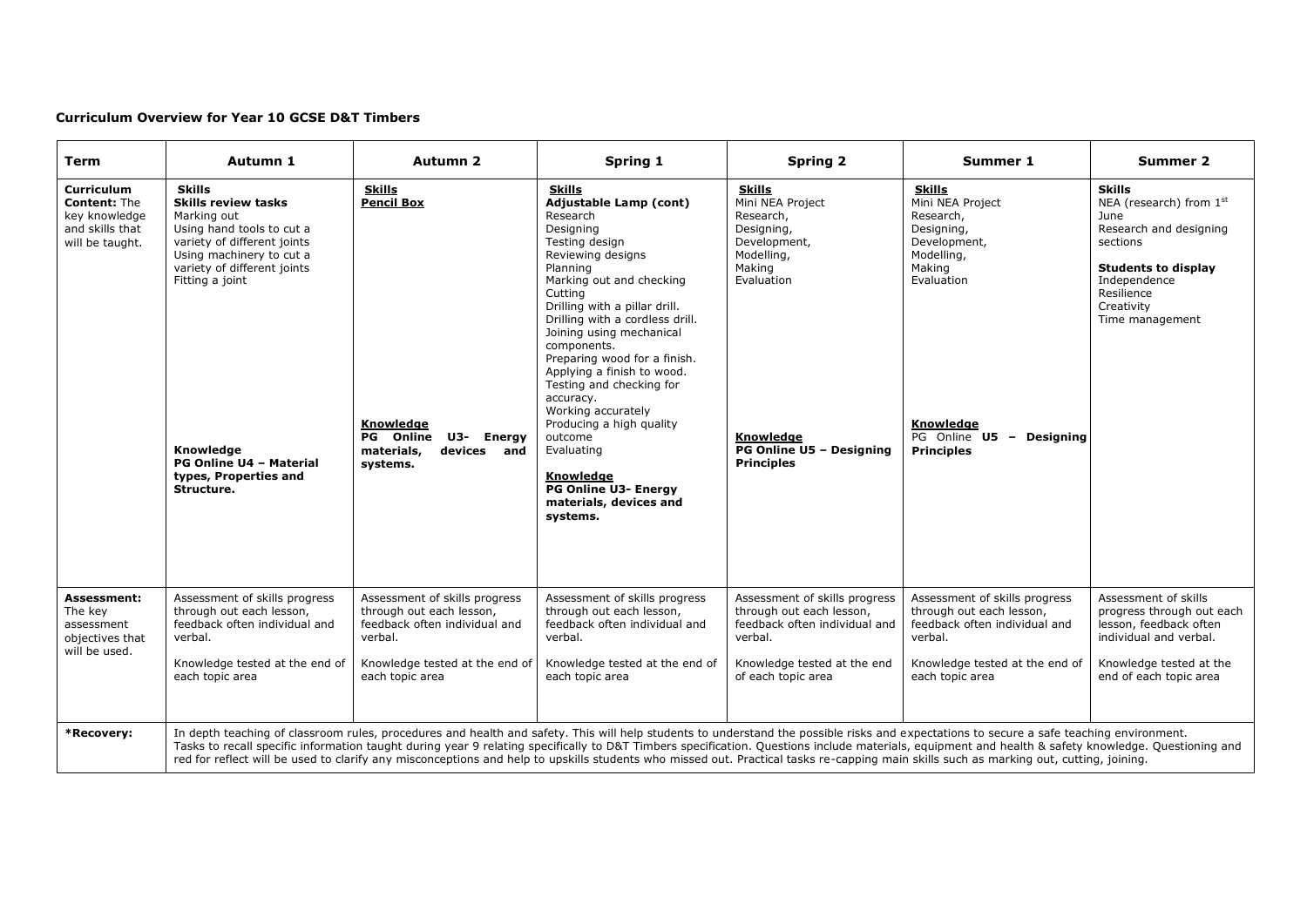#### **Curriculum Overview for Year 10 Level 1&2 Hospitality and Catering**

| <b>Term</b>                                                                            | Autumn 1                                                                                                                                                                                                                                                                                                                                  | Autumn 2                                                                                                                                                                                                                                                                                                                                                    | Spring 1                                                                                                                                                                                                                                                                                                                                                                                                                                                                                                                                                                                                            | <b>Spring 2</b>                                                                                                                                                                                                                                                                                                                             | Summer 1                                                                                                                                                                                                                                                                                                                             | Summer 2                                                                                                                                                                                                                                                                                                                                                                  |
|----------------------------------------------------------------------------------------|-------------------------------------------------------------------------------------------------------------------------------------------------------------------------------------------------------------------------------------------------------------------------------------------------------------------------------------------|-------------------------------------------------------------------------------------------------------------------------------------------------------------------------------------------------------------------------------------------------------------------------------------------------------------------------------------------------------------|---------------------------------------------------------------------------------------------------------------------------------------------------------------------------------------------------------------------------------------------------------------------------------------------------------------------------------------------------------------------------------------------------------------------------------------------------------------------------------------------------------------------------------------------------------------------------------------------------------------------|---------------------------------------------------------------------------------------------------------------------------------------------------------------------------------------------------------------------------------------------------------------------------------------------------------------------------------------------|--------------------------------------------------------------------------------------------------------------------------------------------------------------------------------------------------------------------------------------------------------------------------------------------------------------------------------------|---------------------------------------------------------------------------------------------------------------------------------------------------------------------------------------------------------------------------------------------------------------------------------------------------------------------------------------------------------------------------|
| Curriculum<br><b>Content: The</b><br>key knowledge<br>and skills that wi<br>be taught. | <b>Skills</b><br>Low, medium and high-level<br>recipes using different food<br>commodities<br>Improving 12 key skills<br>Basic skills in cooking<br>Accuracy<br>Measuring skills<br>Timing<br>Independence<br>Resilience<br>Paired work<br>Reading recipes<br>Knowledge<br>AC1.1 structure of the H&C<br>industry<br>1.2 job requirements | <b>Skills</b><br>Low, medium and high-level<br>recipes using different food<br>commodities<br>Improving 12 key skills<br>Basic skills in cooking<br>Accuracy<br>Measuring skills<br>Timing<br>Independence<br>Resilience<br>Paired work<br>Reading recipes<br>Knowledge<br>AC2.2 Understand how H&C<br>provisions operate<br>Describe the operations of the | <b>Skills</b><br>Low, medium and high-level<br>recipes using different food<br>commodities<br>Improving 12 key skills<br>Basic skills in cooking<br>Accuracy<br>Measuring skills<br>Timing<br>Independence<br>Resilience<br>Paired work<br>Reading recipes<br>Knowledge<br>AC3.1 How H&C establishments<br>meet H&S requirements<br>Safety responsibilities of the                                                                                                                                                                                                                                                  | <b>Skills</b><br>Low, medium and high-<br>level recipes using<br>different food commodities<br>Improving 12 key skills<br>Basic skills in cooking<br>Accuracy<br>Measuring skills<br>Timing<br>Independence<br>Resilience<br>Paired work<br>Reading recipes<br>Knowledge<br>AC4.1How food can cause ill<br>health<br>Food related illnesses | <b>Skills</b><br>Low, medium and high-level<br>recipes using different food<br>commodities<br>Improving 12 key skills<br>Basic skills in cooking<br>Accuracy<br>Measuring skills<br>Timing<br>Independence<br>Resilience<br>Paired work<br>Reading recipes<br>Knowledge<br>AC5.1 Proposal of a H&S<br>establishment<br>to<br>provide | <b>Skills</b><br>Knowledge<br><b>Start Controlled</b><br>assessment preparation<br>$AC1.1 - describe the$<br>function of nutrients in the<br>body<br>$AC1.2 - Compare$<br>nutritional needs of specific<br>groups<br>AC1.3-Explain<br>characteristics of<br>unsatisfactory nutritional<br>intake<br>AC1.4- Explain how cooking<br>methods impact on<br>nutritional values |
|                                                                                        | 1.3 working conditions<br>1.4 factors affecting success                                                                                                                                                                                                                                                                                   | kitchen, front of house, how<br>they meet customer needs an<br>requirements                                                                                                                                                                                                                                                                                 | workforce<br>Risk to personal safety<br>Recommend personal safety                                                                                                                                                                                                                                                                                                                                                                                                                                                                                                                                                   | Role of the EHO<br>Food safety legislation<br>Comment types of food<br>poisoning<br>Food induced ill helath                                                                                                                                                                                                                                 | specific requirements<br>Different options<br>Recommended options                                                                                                                                                                                                                                                                    |                                                                                                                                                                                                                                                                                                                                                                           |
| Assessment:<br>The key<br>assessment<br>objectives that<br>will be used.               | Assessment of skills progress<br>through out each lesson,<br>feedback often individual and<br>verbal.                                                                                                                                                                                                                                     | Assessment of skills progress<br>through out each lesson,<br>feedback often individual and<br>verbal.                                                                                                                                                                                                                                                       | Assessment of skills progress<br>through out each lesson,<br>feedback often individual and<br>verbal.                                                                                                                                                                                                                                                                                                                                                                                                                                                                                                               | Assessment of skills progress<br>through out each lesson,<br>feedback often individual and<br>verbal.                                                                                                                                                                                                                                       | Assessment of skills progress<br>through out each lesson,<br>feedback often individual and<br>verbal.                                                                                                                                                                                                                                | Assessment of skills<br>progress through out each<br>lesson, feedback often<br>individual and verbal.                                                                                                                                                                                                                                                                     |
|                                                                                        | Knowledge tested at the end of<br>each topic area                                                                                                                                                                                                                                                                                         | Knowledge tested at the end of<br>each topic area                                                                                                                                                                                                                                                                                                           | Knowledge tested at the end of<br>each topic area                                                                                                                                                                                                                                                                                                                                                                                                                                                                                                                                                                   | Knowledge tested at the end<br>of each topic area                                                                                                                                                                                                                                                                                           | Knowledge tested at the end of<br>each topic area                                                                                                                                                                                                                                                                                    | Knowledge tested at the<br>end of each topic area                                                                                                                                                                                                                                                                                                                         |
| *Recovery:                                                                             | and hygiene.<br>misconceptions.                                                                                                                                                                                                                                                                                                           |                                                                                                                                                                                                                                                                                                                                                             | In depth teaching of classroom rules, procedures and health and safety. This will help students to understand the possible risks and expectations to secure a safe teaching environment. Practical's<br>will start with the low-level recipes for the different food commodities to help build up students' practical skills quickly but also safely due to covid and the time restraints needed for extra cleaning<br>Tests to recall specific information taught during year 9. Questions include materials, equipment and health & safety knowledge. Questioning and red for reflect will be used to clarify any |                                                                                                                                                                                                                                                                                                                                             |                                                                                                                                                                                                                                                                                                                                      |                                                                                                                                                                                                                                                                                                                                                                           |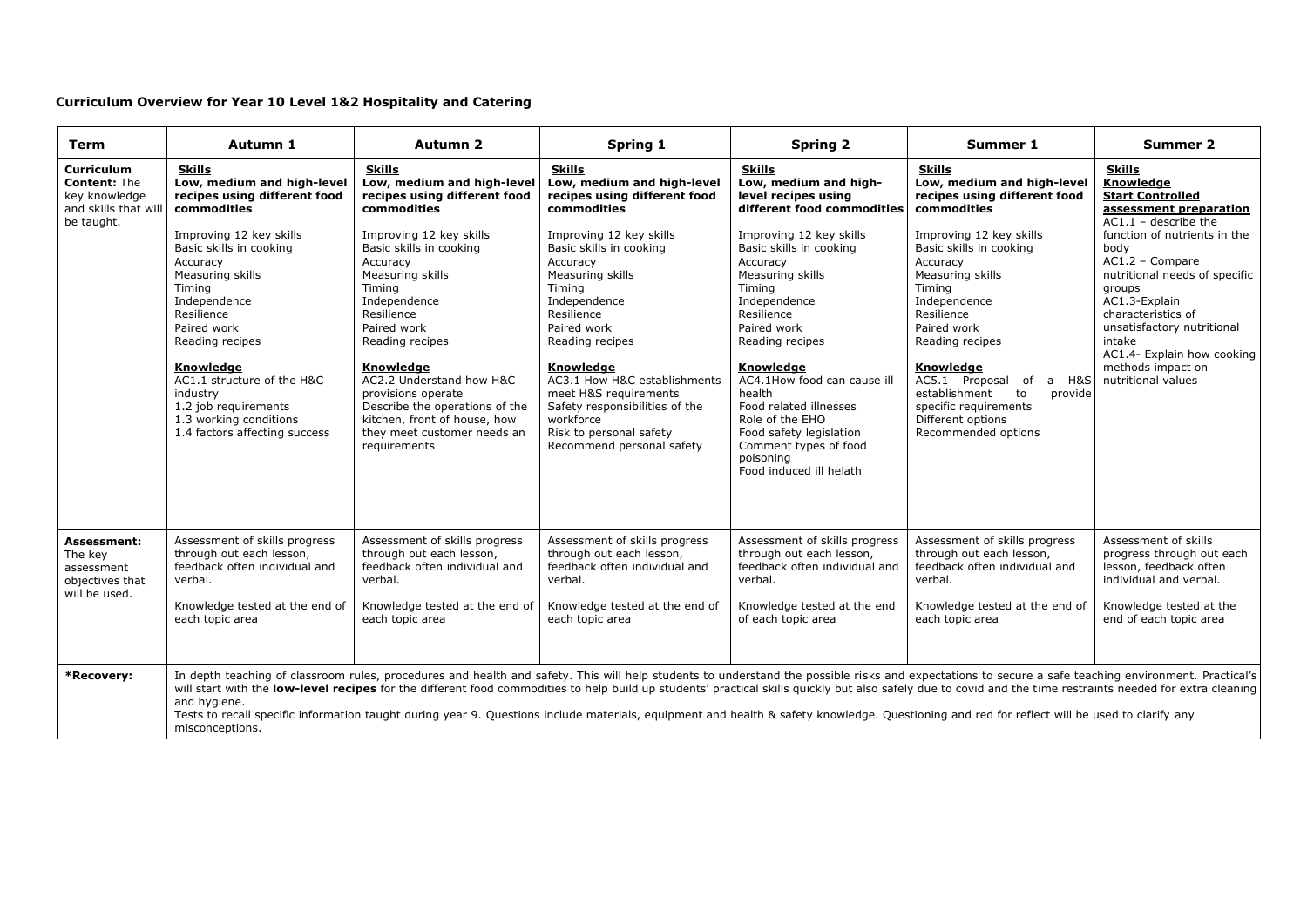#### **Curriculum Overview for Year 11 GCSE D&T Textiles**

| Term                                                                                            | Autumn 1                                                                                                                                                                                                                                                                                                                                             | <b>Autumn 2</b>                                                                                                                                                                  | Spring 1                                                                                                                                                                                                                                                                                                                                                                                                                                                                                                                                | Spring 2                                                                                                                                                                                                     | Summer 1                                                                                                                                                                                  | Summer 2                                                                                                                                                   |
|-------------------------------------------------------------------------------------------------|------------------------------------------------------------------------------------------------------------------------------------------------------------------------------------------------------------------------------------------------------------------------------------------------------------------------------------------------------|----------------------------------------------------------------------------------------------------------------------------------------------------------------------------------|-----------------------------------------------------------------------------------------------------------------------------------------------------------------------------------------------------------------------------------------------------------------------------------------------------------------------------------------------------------------------------------------------------------------------------------------------------------------------------------------------------------------------------------------|--------------------------------------------------------------------------------------------------------------------------------------------------------------------------------------------------------------|-------------------------------------------------------------------------------------------------------------------------------------------------------------------------------------------|------------------------------------------------------------------------------------------------------------------------------------------------------------|
| <b>Curriculum</b><br><b>Content: The</b><br>key knowledge<br>and skills that<br>will be taught. | <b>Skills</b><br>NEA (research) from 1st June<br>Development and Making<br>sections<br><b>Students to display</b><br>Independence<br>Resilience<br>Creativity<br>Time management<br>Knowledge<br>PG Online Unit 5 Design<br>Principles<br>Social and economic challenge<br>The work of others<br>Avoiding design fixation<br>Developing design ideas | <b>Skills</b><br>NEA (research) from 1st June<br>Development and Making<br>sections<br><b>Students to display</b><br>Independence<br>Resilience<br>Creativity<br>Time management | <b>Skills</b><br>NEA (research) from 1st June<br>Evaluation and Testing section<br><b>Students to display</b><br>Independence<br>Resilience<br>Creativity<br>Time management                                                                                                                                                                                                                                                                                                                                                            | <b>Skills</b><br>Exam Revision<br><b>Using Seneca</b><br>Exam Question practice<br>Knowledge<br>Recapping and Revisiting<br>U1<br>U <sub>2</sub><br>U3<br>U <sub>4</sub><br>U <sub>5</sub><br>U <sub>6</sub> | <b>Skills</b><br>Exam Revision<br>Using Seneca<br>Exam Question practice<br>Knowledge<br>Recapping and Revisiting<br>U1<br>U <sub>2</sub><br>U3<br>U <sub>4</sub><br>U5<br>U <sub>6</sub> | <b>Skills</b><br>Knowledge                                                                                                                                 |
| <b>Assessment:</b><br>The key<br>assessment<br>objectives that<br>will be used.                 | Assessment of skills progress<br>through out each lesson,<br>feedback often individual and<br>verbal.<br>Knowledge tested at the end of<br>each topic area                                                                                                                                                                                           | Assessment of skills progress<br>through out each lesson,<br>feedback often individual and<br>verbal.<br>Knowledge tested at the end of<br>each topic area                       | Assessment of skills progress<br>through out each lesson,<br>feedback often individual and<br>verbal.<br>Knowledge tested at the end of<br>each topic area                                                                                                                                                                                                                                                                                                                                                                              | Assessment of skills progress<br>through out each lesson,<br>feedback often individual and<br>verbal.<br>Knowledge tested at the end<br>of each topic area                                                   | Assessment of skills progress<br>through out each lesson,<br>feedback often individual and<br>verbal.<br>Knowledge tested at the end of<br>each topic area                                | Assessment of skills<br>progress through out each<br>lesson, feedback often<br>individual and verbal.<br>Knowledge tested at the<br>end of each topic area |
| *Recovery:                                                                                      | environment.<br>such as measuring, cutting and joining fabrics                                                                                                                                                                                                                                                                                       |                                                                                                                                                                                  | In depth teaching of classroom rules, procedures and health and safety. This will help students to understand the possible risks and expectations to secure a safe teaching<br>Tasks to recall specific information taught during year 10 relating specifically to D&T Textiles specification. Questions include materials, equipment and health & safety<br>knowledge. Questioning and red for reflect will be used to clarify any misconceptions and help to upskills students who missed out. Practical tasks re-capping main skills |                                                                                                                                                                                                              |                                                                                                                                                                                           |                                                                                                                                                            |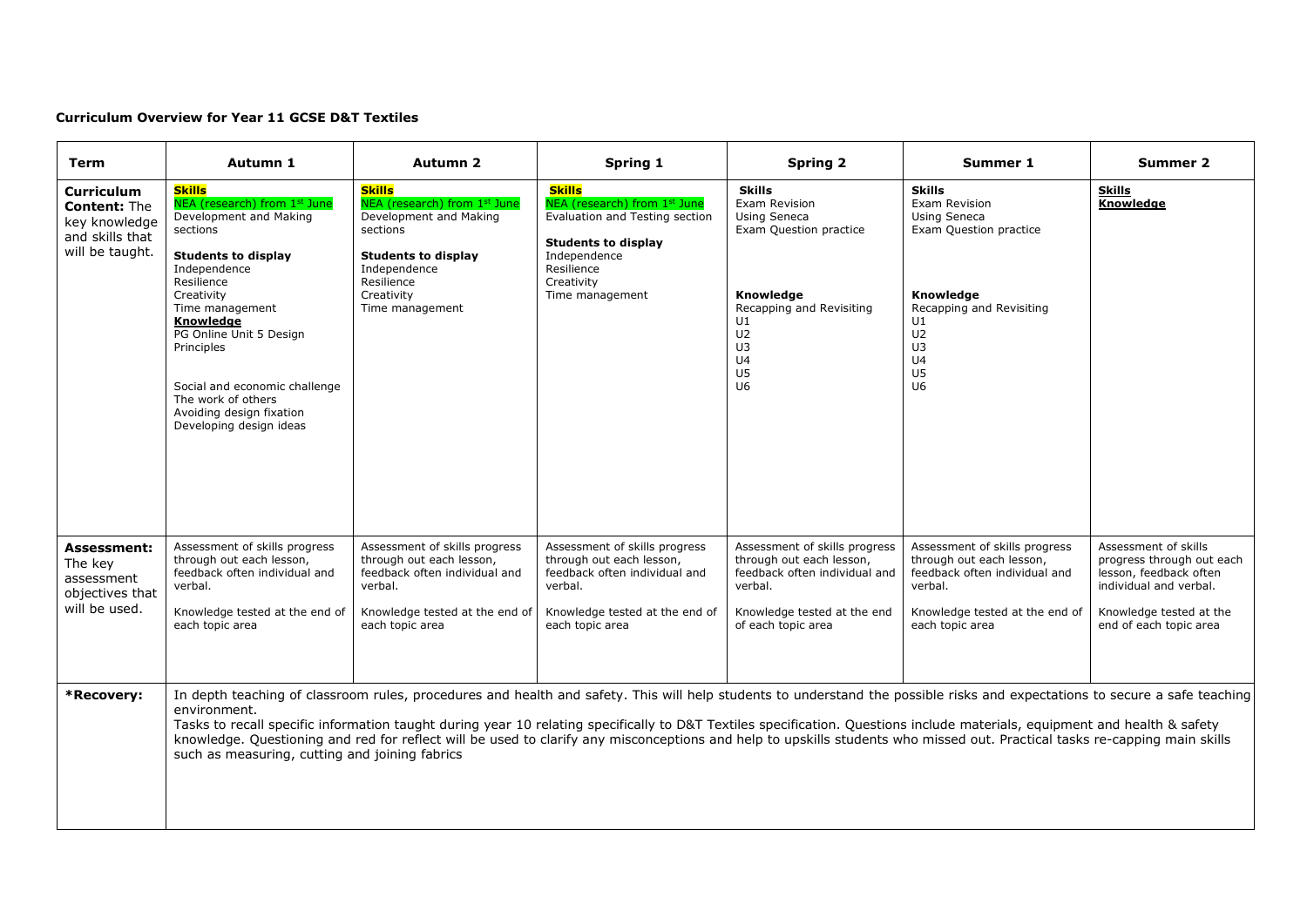#### **Curriculum Overview for Year 11 GCSE D&T Timbers**

| Term                                                                                            | Autumn 1                                                                                                                                                                                                                                                                                                                                             | <b>Autumn 2</b>                                                                                                                                                                  | Spring 1                                                                                                                                                                                                                                                                                                                                             | <b>Spring 2</b>                                                                                                                                                                                       | Summer 1                                                                                                                                                                                                     | <b>Summer 2</b>                                                                                                                                            |
|-------------------------------------------------------------------------------------------------|------------------------------------------------------------------------------------------------------------------------------------------------------------------------------------------------------------------------------------------------------------------------------------------------------------------------------------------------------|----------------------------------------------------------------------------------------------------------------------------------------------------------------------------------|------------------------------------------------------------------------------------------------------------------------------------------------------------------------------------------------------------------------------------------------------------------------------------------------------------------------------------------------------|-------------------------------------------------------------------------------------------------------------------------------------------------------------------------------------------------------|--------------------------------------------------------------------------------------------------------------------------------------------------------------------------------------------------------------|------------------------------------------------------------------------------------------------------------------------------------------------------------|
| <b>Curriculum</b><br><b>Content: The</b><br>key knowledge<br>and skills that<br>will be taught. | <b>Skills</b><br>NEA (research) from 1st June<br>Development and Making<br>sections<br><b>Students to display</b><br>Independence<br>Resilience<br>Creativity<br>Time management<br>Knowledge<br>PG Online Unit 5 Design<br>Principles<br>Social and economic challenge<br>The work of others<br>Avoiding design fixation<br>Developing design ideas | <b>Skills</b><br>NEA (research) from 1st June<br>Development and Making<br>sections<br><b>Students to display</b><br>Independence<br>Resilience<br>Creativity<br>Time management | <b>Skills</b><br>NEA (research) from 1st June<br>Evaluation and Testing section<br><b>Students to display</b><br>Independence<br>Resilience<br>Creativity<br>Time management                                                                                                                                                                         | <b>Skills</b><br>Exam Revision<br>Using Seneca<br>Exam Question practice<br>Knowledge<br>Recapping and Revisiting<br>U1<br>U <sub>2</sub><br>U3<br>U <sub>4</sub><br>U <sub>5</sub><br>U <sub>6</sub> | <b>Skills</b><br>Exam Revision<br><b>Using Seneca</b><br>Exam Question practice<br>Knowledge<br>Recapping and Revisiting<br>U1<br>U <sub>2</sub><br>U3<br>U <sub>4</sub><br>U <sub>5</sub><br>U <sub>6</sub> | <b>Skills</b><br>Knowledge                                                                                                                                 |
| <b>Assessment:</b><br>The key<br>assessment<br>objectives that<br>will be used.                 | Assessment of skills progress<br>through out each lesson,<br>feedback often individual and<br>verbal.<br>Knowledge tested at the end of<br>each topic area                                                                                                                                                                                           | Assessment of skills progress<br>through out each lesson,<br>feedback often individual and<br>verbal.<br>Knowledge tested at the end of<br>each topic area                       | Assessment of skills progress<br>through out each lesson,<br>feedback often individual and<br>verbal.<br>Knowledge tested at the end of<br>each topic area                                                                                                                                                                                           | Assessment of skills progress<br>through out each lesson,<br>feedback often individual and<br>verbal.<br>Knowledge tested at the end<br>of each topic area                                            | Assessment of skills progress<br>through out each lesson,<br>feedback often individual and<br>verbal.<br>Knowledge tested at the end of<br>each topic area                                                   | Assessment of skills<br>progress through out each<br>lesson, feedback often<br>individual and verbal.<br>Knowledge tested at the<br>end of each topic area |
| *Recovery:                                                                                      | environment.                                                                                                                                                                                                                                                                                                                                         | prompts for all students provided to assist students in progressing with their NEA.                                                                                              | In depth teaching of classroom rules, procedures and health and safety. This will help students to understand the possible risks and expectations to secure a safe teaching<br>Lessons will cover the research and investigation sections of the NEA helping students who couldn't complete the work during school closure to catch up. Design ideas |                                                                                                                                                                                                       |                                                                                                                                                                                                              |                                                                                                                                                            |